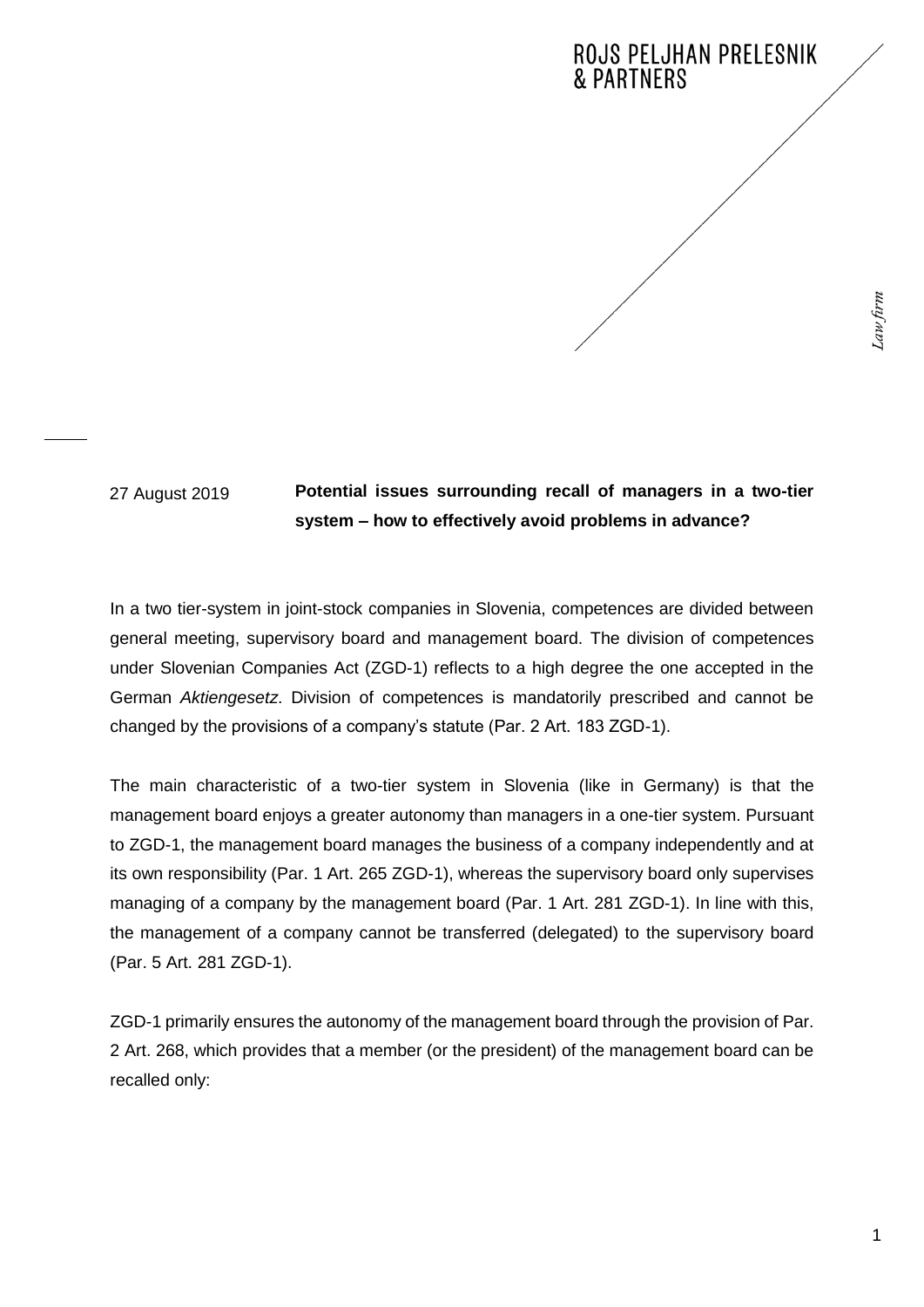- if a member/president seriously breaches his/her obligations;
- if a member/president is incapable of running business;
- if the general meeting passes a vote of no confidence, except where the vote of no confidence is passed for clearly unsubstantiated reasons; or
- if other economic and business reasons exist (significant changes in the shareholders' structure, reorganisation, etc.).

The above reasons are similar to causes (Ger. *wichtiger Grund*) in German law, which justify the recall of members of the management board by the supervisory board.

Looking at the described regulation, one can imagine that in case of a recall of member(s) of the management board disputes between the recalled managers and supervisory board (i.e. the company) are common, if the recalled manager thinks that he/she was recalled without cause and, in particular, where the company refuses to pay him/her a compensation.

### **Corporate law aspects of the recall**

In accordance with settled case law supervisory boards' resolutions can either be null (Ger. *nichtig*) or challengeable (Ger. *anfechtbar*) according to the *mutatis mutandis* application of the provisions of the Obligations Code governing the invalidity of contracts.<sup>1</sup> With regard to the supervisory boards' resolutions on the recall of the members of the management board, the Slovenian Supreme court<sup>2</sup> has already adopted a position that such resolutions are null (Ger. *nichtig*), if a member of the management board was recalled without the existence of a cause referred to above.<sup>3</sup> The nullity of such resolutions must be enforced in a commercial civil procedure before the competent civil district courts, <sup>4</sup> whereas the claim must be directed against a company (and not e.g. against supervisory board). Unlike German courts, Slovenian courts in case of a recall without cause do not recognize and accept a so-called reintegration claim (i.e. claim that a recalled manager should be returned to a position of the member of the management board), which means that the recalled manager cannot be returned to the

<sup>1</sup> This position deviates from the position accepted in Germany, where supervisory boards' resolution in the absence of explicit regulation can be only null (Ger. *nichtig*).

<sup>2</sup> See e.g. judgement III Ips 56/2016 and judgement III Ips 23/2016.

<sup>3</sup> Such resolution is null in accordance with the *mutatis mutandis* application of Par. 1 Art. 86 of the Obligations Code, which provides that a contract that contravenes the constitution, compulsory regulations or moral principles shall be null and void if the purpose of the contravened rule does not assign any other sanction or if the law does not prescribe otherwise for the case in question.

<sup>4</sup> See e.g. principle legal opinion of the Supreme Court dated 12 June 2008.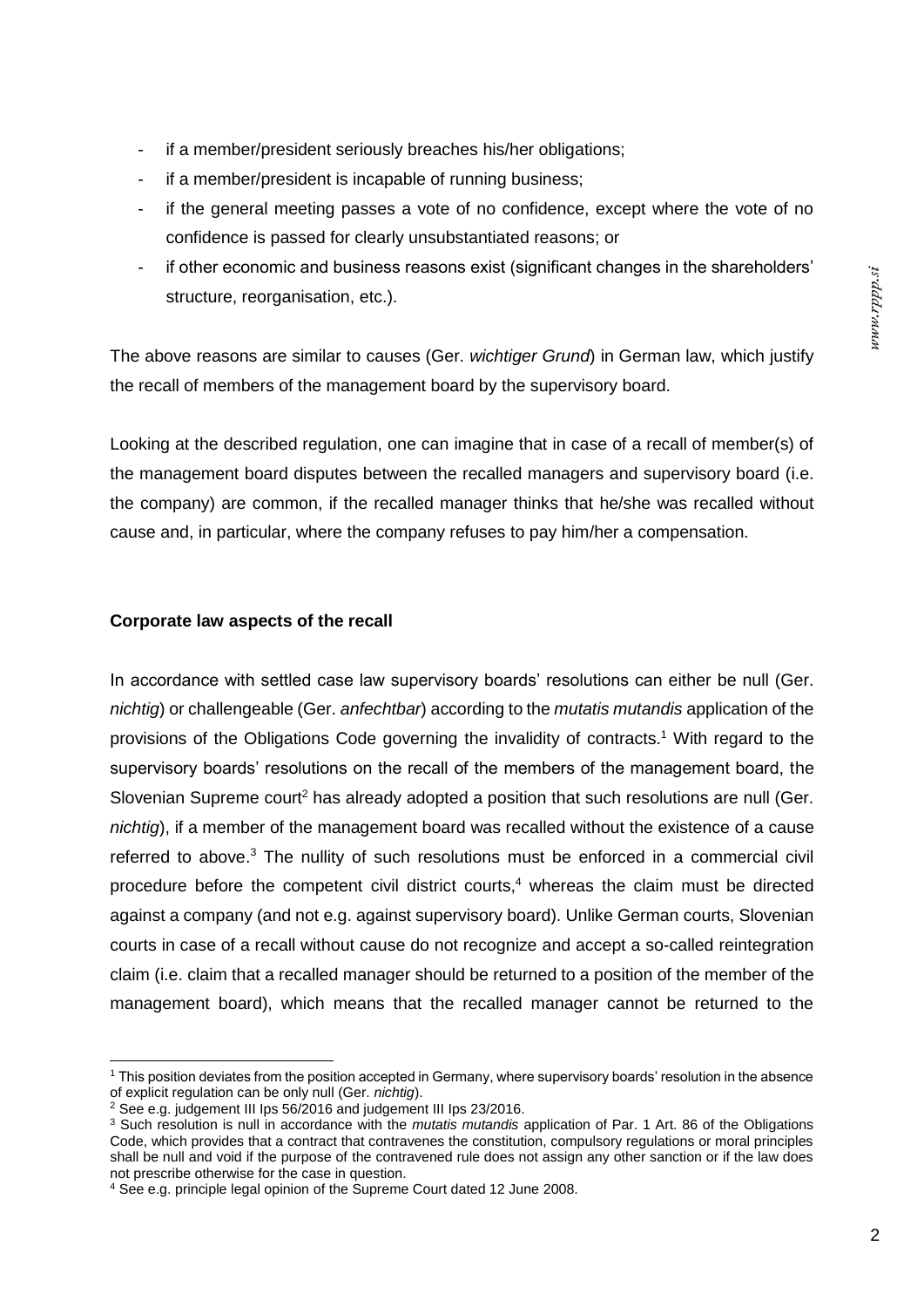function of the member of the management board.<sup>5</sup> Slovenian courts also limit the *ex tunc* effect of the nullity in the way that the recall is valid until the nullity of the resolution on the recall is declared with the final judgement. $6$  This means that a new member of the management board is validly appointed and that there will be no problems related to "parallel directorship" or questions on "who is validly appointed director".<sup>7</sup>

On the basis of the above, it can be concluded that corporate aspects of the recall of the members of the management board are in principle clear. Having said that it must be pointed out that the courts have not yet addressed the question what happens if the resolution on the recall is adopted with "procedural breaches", e.g. if a resolution is not adopted with the prescribed majority, if the quorum is lacking or a member of the supervisory board was not afforded the right to participate at the meeting of the supervisory board etc. In these cases two questions arise. Firstly, depending on the nature of the breach, it is questionable, whether the resolution is null (Ger. *nichtig*) or challengeable (Ger. *anfechtbar*). An experienced lawyer will assert both possibilities in a lawsuit, otherwise there might be a risk that the court would reject the lawsuit. And secondly, it is questionable, whether courts would limit the *ex tunc* effect in the same manner as in the case of substantive breaches (i.e. in case, where neither the statutory cause for the recall existed at the time of the recall), or there might come to "parallel directorship" or to a conclusion that only unlawfully recalled manager are validly appointed.<sup>8</sup> This is yet to be seen, therefore in a potential dispute strong argumentation of either party might make a difference.

### **Resolution on the recall must be sufficiently reasoned**

According to settled case law, a resolution on the recall must be sufficiently reasoned. In case that the resolution on the recall only states the statutory prescribed cause for the recall (or does not even state any cause), without sufficiently describing the circumstances and substantive causes/reasons for the recall, the recall is automatically unfounded (i.e. the resolution on the recall is null). $9$  In addition, the courts only assess the existence of the cause for the recall within assertions contained in the resolution on the recall.

<sup>&</sup>lt;sup>5</sup> This is not a huge difference in comparison to the German system, since it is not common in Germany that a recalled manager would be in fact returned to its position.

<sup>&</sup>lt;sup>6</sup> See e.g. judgement III Ips 56/2016 and judgement III Ips 23/2016.

<sup>7</sup> See e.g. judgement III Ips 56/2016 and judgement III Ips 23/2016.

<sup>&</sup>lt;sup>8</sup> Also German theory differentiates between substantive and procedural breaches.

<sup>&</sup>lt;sup>9</sup> See e.g. judgement of the Supreme court VIII Ips 159/2016 and judgement VIII Ips 41/2018.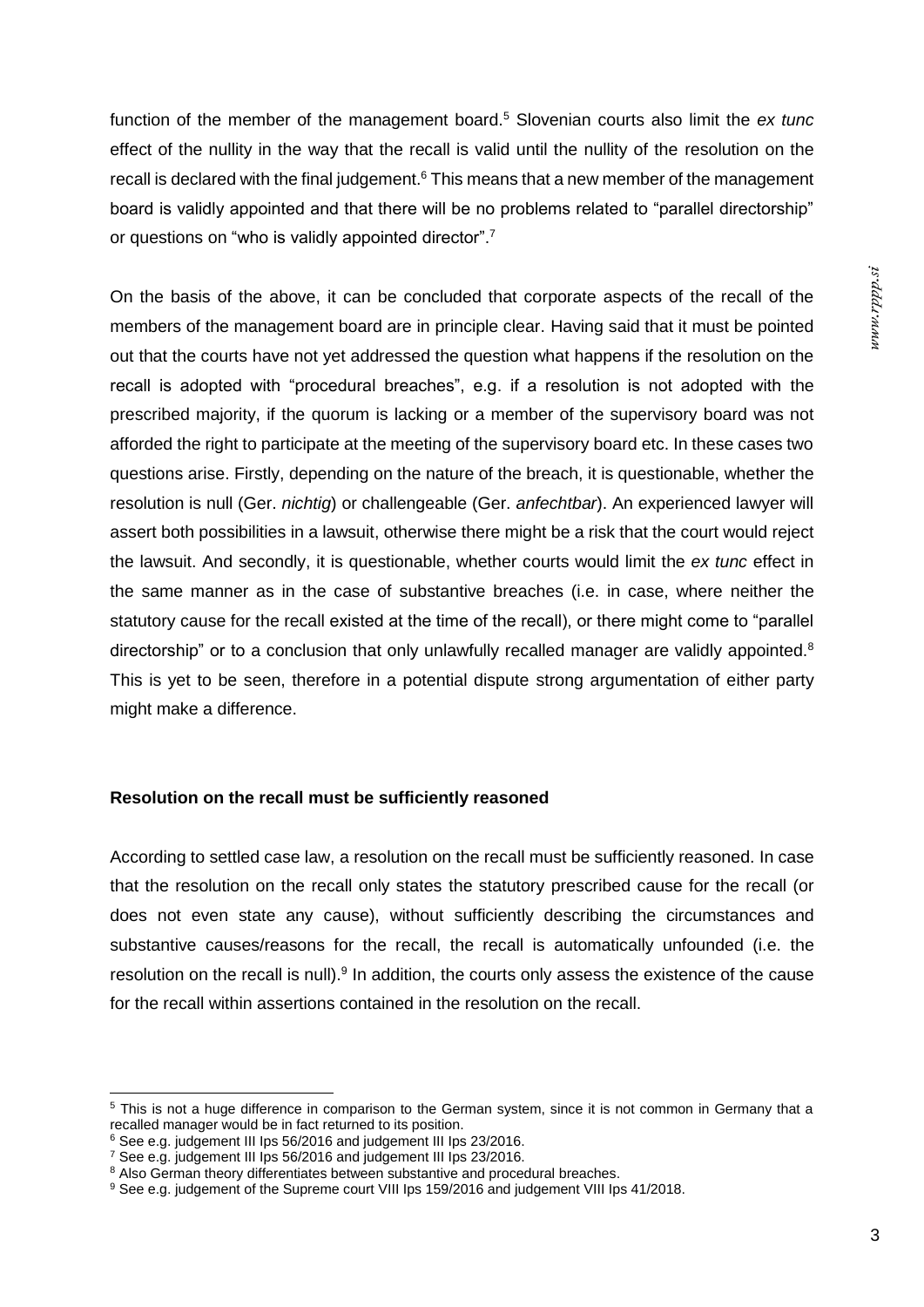Therefore, in order to ensure that the resolution on the recall will be sufficiently reasoned and thus valid, an experienced lawyer should be involved to advise the client on how best to structure the reasoning and how detailed the reasoning should be.

#### **Double legal position of the members of the management board**

The most common issue surrounding the recall of the members of the management board are associated with a so-called "double legal position" of the members of the management board. On the one hand, members of the management board are in a so-called corporate relationship with a company, which was described above. On the other hand, members of the management board are also in certain kind of a "contractual" relationship with the company, which regulates e.g. remuneration of the members of the management board, their benefits, severance payments etc. Such a contract can be either civil law service contract or, pursuant to the Slovenian Employment Relationships Act (ZDR-1), also an employment contract, which means that in the latter case the member of the management board is also in an employment relationship with the company.

Similar to German law, Slovenian law completely separates the corporate legal position of the members of the management board and their contractual or employment relationships with the company related to these functions. Therefore, if a corporate function of the member of the management board terminates due to recall, this does not mean that such manager's contractual relationship or employment relationship with the company would automatically terminate as well. Contractual and employment relationships terminate according to their own rules.

### **Civil law service contract or employment contract?**

The decision which contract should be concluded between a member of the management board and the company is, as always, the result of the negotiations between the parties. However, when negotiating, the parties should be aware of the differences between the two.

If a member of the management board has a civil law service contract concluded with the company for such a function, the member will not be in an employment relationship. This means that civil courts will be competent to decide disputes relating to such contracts (e.g. termination of the contract, payment of compensation in case of unlawful recall etc.). This is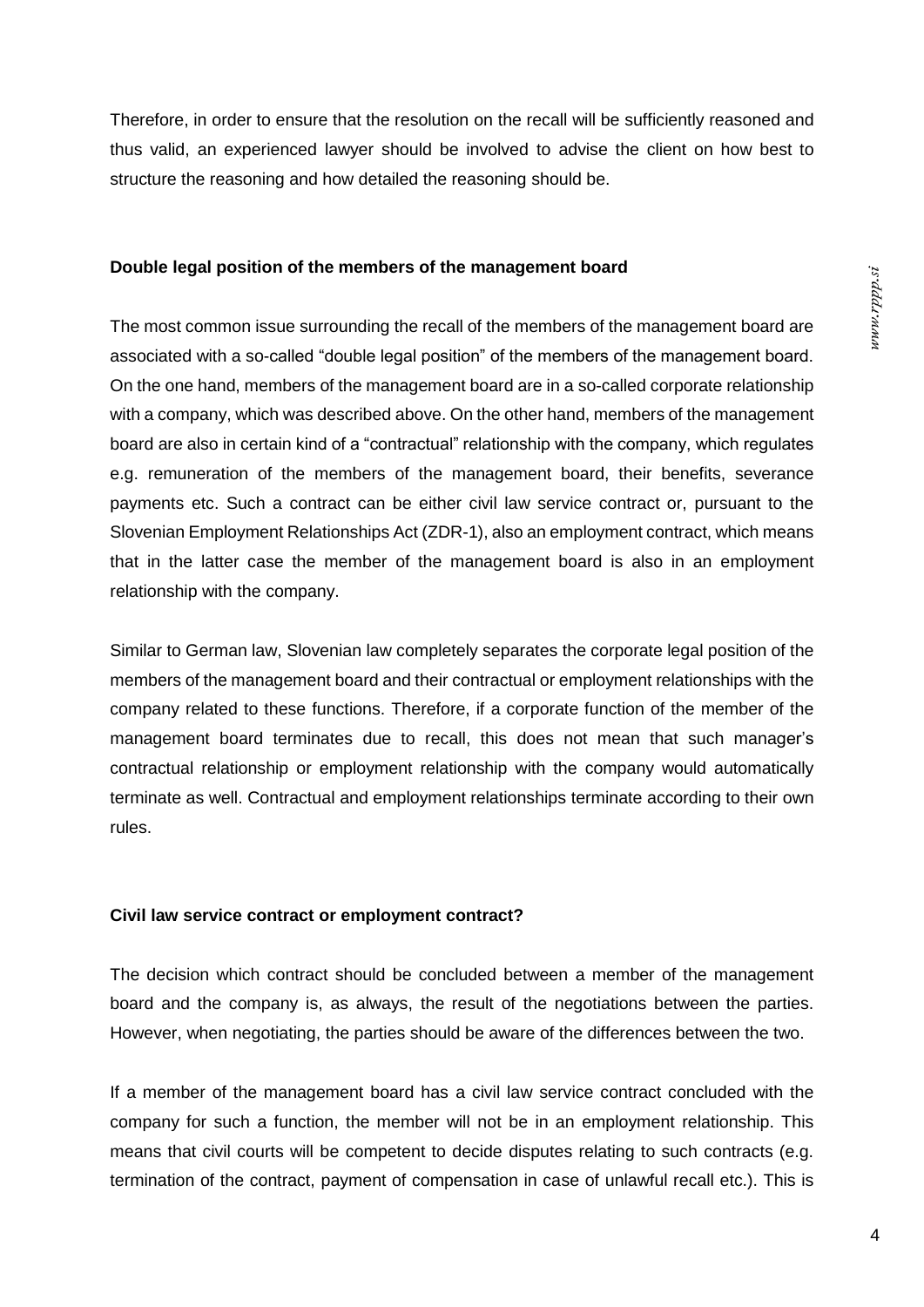very important in cases where courts decide on payment of compensation in case of an unlawful recall, since jurisdiction will be concentrated in one court (unlike in cases of employment contracts, see below). The civil court will first decide, whether the decision on the recall is valid<sup>10</sup> (as a preliminary question or as a main claim, which will become final) and then decide also on compensation due to unlawful recall. In addition to that, for the assessment of a contractual relationship (termination, remuneration etc.) only provisions of the contract and provisions of the Obligations Code will be considered by the court.<sup>11</sup>

On the other hand, if a member of the management board has an employment contract with the company for such a function, the member will be in an employment relationship, which means that provisions of employment law will apply and that labour and social courts will be competent to decide disputes relating to employment relationship. Here, a few points have to be emphasized.

Firstly, the employment relationship will not terminate automatically with the resolution on the recall, unless this would be explicitly specified in the employment contract. Please note that the provisions of the employment contract must be interpreted in favour of an employee, so the language of the employment contract has to be very clear in order to ensure that the employment relationship terminates at the same time as the corporate relationship. That both relationships terminate at the same time is strongly suggested, since this prevents complicated questions on how to lawfully terminate the employment relationship (e.g. who is responsible to give notice of termination, what is the lawful reason etc.). It is worth mentioning that a great number of disputes relate precisely to the issue, when the employment relationship terminated, which is caused by unclear or insufficient wording of the employment contract.

Secondly, in cases where the severance pay of the manager due to unlawful recall is agreed with the employment contract, labour and social courts will decide on the lawfulness of the decision on the recall as a preliminary question (i.e. whether the decision on the recall is valid),<sup>12</sup> unless this question has already been decided in a commercial civil procedure before the competent civil district courts (Art. 21 of the Labour and Social Courts Act) or they would optionally decide to stay the proceedings if the proceedings regarding nullity of the decision on the recall already run before the competent civil district court.<sup>13</sup> This means that there might be concurrent proceedings with regard to the question of lawfulness of the recall in place. Please note that due to their specific expertise, civil courts are in principle more competent to

 $10$  Or decision is null due to non-existence of statutory cause justifying recall.

<sup>&</sup>lt;sup>11</sup> And potential other laws regulating civil law matters.

 $12$  Whether decision is null due to non-existence of statutory cause justifying recall.

<sup>13</sup> See e.g. judgement of the Supreme Court VIII Ips 41/2018.